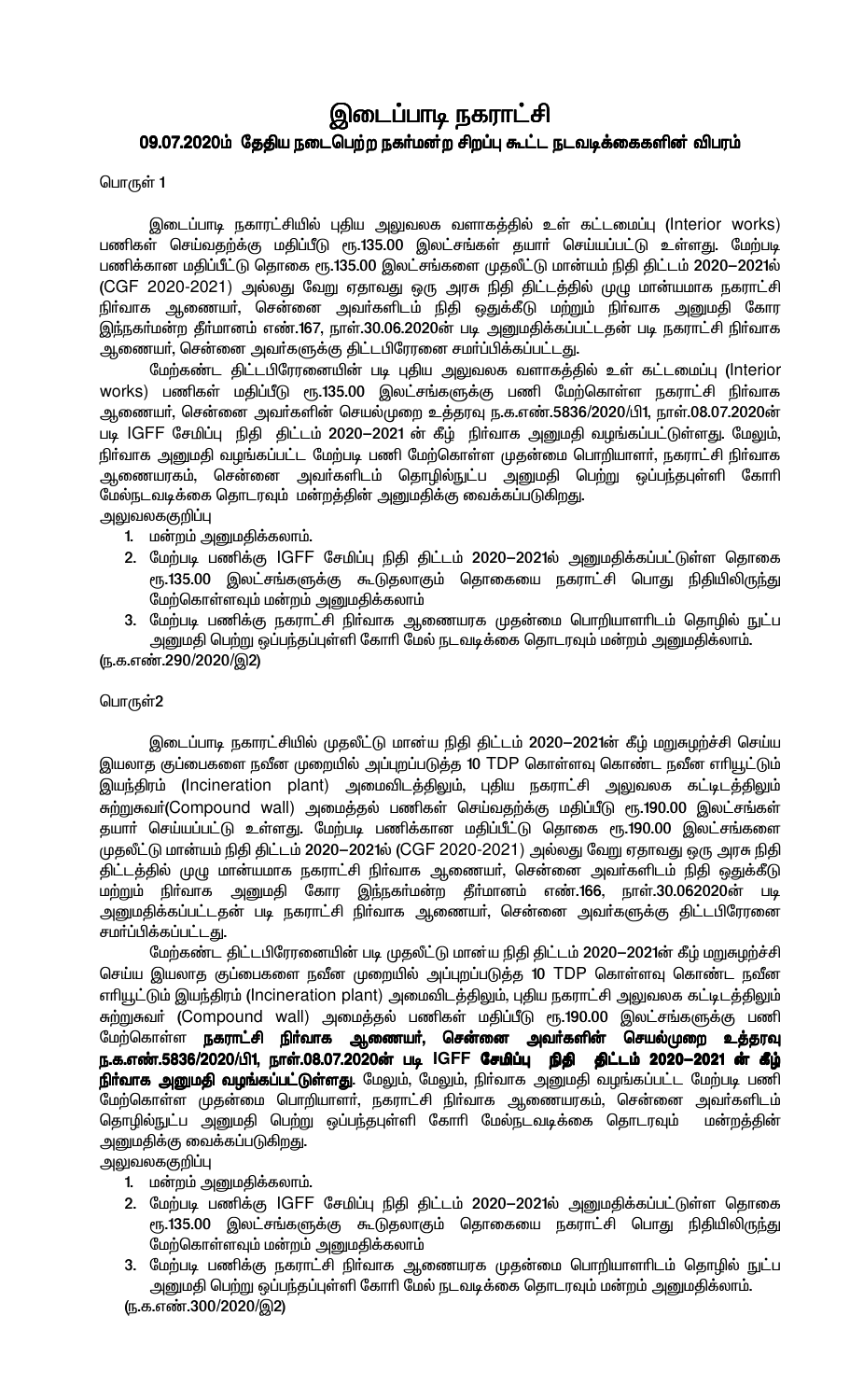#### பொருள் 3

இடைப்பாடி நகாரட்சியில் ஒருங்கிணைந்த நகா்ப்புற மேம்பாட்டு திட்டம் (IUDM) 2020-2021ன் கீழ் நகராட்சி பகுதிகளில் சாலைகள், கழிவுநீா் கால்வாய் மற்றும் சிறுபாலங்கள் அமைக்கும் பணிகளை மேற்கொள்ள மதிப்பீடு ரூ.990.00 இலட்சத்திற்கு தயாா் செய்யப்பட்டுள்ளது. மேற்படி பணிகளை செய்ய ஒருங்கிணைந்த நகர்ப்புற மேம்பாட்டு திட்டம் (IUDM) 2020–2021 திட்ட நிதியின் கீழ் அரசின் முழு மான யமாக நிதி ஒதுக்கீடு வழங்கக் கோரியும், இப்பணிகளை (IUDM) 2020-2021 திட்டத்தின் கீழ் மேற்கொள்ள நிா்வாக அனுமதி வழங்கக்கோரியும், கீழ்கண்டவாறு திட்டபிரேரணை தயாா் செய்து நகராட்சி நிா்வாக ஆணையா், சென்னை அவா்களுக்கு அனுப்பி நிதி ஒதுக்கீடு பெற மன்றத்தின் அனுமதிக்கும் ஒப்புதலுக்கும்.

| S.N<br>$\mathbf{o}$     | <b>Pack</b><br>age | Name of the Work                                                                                                                                                                                                                                                                                                                                                                                                                                                                                                                                                                                                                                                                                                                                                                                                                                                            | <b>Estimate</b><br>Amount in<br>Lakhs |
|-------------------------|--------------------|-----------------------------------------------------------------------------------------------------------------------------------------------------------------------------------------------------------------------------------------------------------------------------------------------------------------------------------------------------------------------------------------------------------------------------------------------------------------------------------------------------------------------------------------------------------------------------------------------------------------------------------------------------------------------------------------------------------------------------------------------------------------------------------------------------------------------------------------------------------------------------|---------------------------------------|
| 1                       | $\mathbf{1}$       | Providing and Laying of BT road and Drain in W.No.2 Kattuvalavu mel street,<br>W.No.4 Mundachiyur kattuvalavu, W.No.4 Gandhi nagar, W.No.6 K.Pudur<br>west street, W.No.7 Alachampalayam north street, W.No.8 Kavandar kadu,<br>W.No.11 Perumal kovil street, W.No.15 Eswaran kovil street, W.No.26 Sakthi<br>nagar and W.No.30 Chinna ery colony in Idappadi municipality.                                                                                                                                                                                                                                                                                                                                                                                                                                                                                                 | 300.00                                |
| $\overline{c}$          | $\overline{2}$     | Providing and Laying of BT road and Drain in W.No.22 Vellandivilasu<br>pudupettai, W.No.24 Selliyandi amman kovil street, W.No.25 Kavandampatti<br>Chinna theru, W.No.29 Old idappadi road in Idappadi municipality.                                                                                                                                                                                                                                                                                                                                                                                                                                                                                                                                                                                                                                                        | 200.00                                |
| 3                       | 3                  | Providing and Laying of Cement concrete road, Storm water drain and Culvert<br>in W.No.2 Kattuvalavu, W.No.4 Mundachiyur, W.No.15 Eswaran kovil street,<br>W.No.16 Thurobathuamman kovil street, W.No.18 Chinnamanali cross street,<br>W.No.19 Nainampatti, W.No.20 Nainampatti, W.No.23 Nadutheru cross<br>street, W.No.24 Selliyandi amman kovil street, W.No.25 Kavandampatti<br>Kattuvalavu, W.No.28 Aruthathiyar street, W.No.29 Old idappadi road and<br>W.No.30 Chinna ery colony and providing of Paver road at W.No.15 Eswaran<br>kovil street, W.No.17 Angalaamman kovil street, W.No.18 Chinnamanali<br>cross street, W.No.19 Nainampatti, W.No.20 Nainampatti,<br>W.No.22<br>Vellandivilasu pudupettai, W.No.23 Nadutheru cross street,<br>W.No.24<br>Selliyandi amman kovil street cross road, W.No.25 Kavandampatti Chinna<br>theru in Idappadi municipality. | 290.00                                |
| $\overline{\mathbf{4}}$ | $\overline{4}$     | Providing and Laying of Cement concrete road, Storm water drain and Culvert<br>Nachipalayam, W.No.6 K.Pudur west<br>W.No.1<br>W.No.7<br>in<br>street,<br>Alachampalayam North street, W.No.8 Aruthathiyar street, W.No.8 Kavandar<br>kadu, W.No.9 Alachampalyam vadakku theru, W.No.10 Thavan theru,<br>W.No.11 Perumal kovil street, W.No.12 K.Pudur cross street, W.No.13<br>Bhavani main road cross street, W.No.14 Pallar street and Providing of paver<br>block road and drain at W.No.7 Alachampalayam North street, W.No.8<br>Bhavani main road cross street, W.No.9 Alachampalyam vadakku theru,<br>W.No.13 Bhavani main road cross street, W.No.14 Pallar street W.No.16<br>Thurobathuamman kovil street, in Idappadi municipality.                                                                                                                                | 200.00                                |
|                         |                    | <b>Total</b>                                                                                                                                                                                                                                                                                                                                                                                                                                                                                                                                                                                                                                                                                                                                                                                                                                                                | 990.00                                |

அலுவலககுறிப்பு

- 1. மன்றம் அனுமதிக்கலாம்
- 2. ஒருங்கிணைந்த நகா்புற அபிவிருத்தி திட்டத்தின் கீழ் (IUDM 2020-2021) மேற்காணும் சாலைகளுக்கு அரசின் நிதியுதவி மற்றும் நிா்வாக அனுமதி பெற்று மேற்காணும் பணியை மேற்கொள்ளவும், கூடுதலாகும் செலவினத் தொகையை நகராட்சி பொது நிதியிலிருந்து மேற்கொள்ளவும் மன்றம் அனுமதிக்கலாம்.

(ந.க.எண்.290/2020/இ2)

#### பொருள் $4$

இந்நகராட்சிக்குட்பட்ட வீட்டுவசதி வாரியம் நீரேற்று நிலையம் மற்றும் பூலாம்பட்டி சாலை தரைமட்ட நீா்தேக்கத்தொட்டி ஆகியவற்றில் அமைக்கப்பட்டுள்ள தானியங்கி குளோாின் அமைப்புகள் செயல்பட தேவைப்படும் திரவ குளோரின் 2020 – 2021ம் ஆண்டிற்கு கொள்முதல் செய்யும் பணிக்கான ஒப்பந்தப்புள்ளியானது இவ்வலுவலக ந.க.எ.ண் 0781/2020/இ1 நாள் 24.06.2020ல் கோரப்பட்டதை <u>தொடர்ந்து</u> 08.07.2020 ல் இரண்டு ஒப்ந்தப்புள்ளிகள் பெறப்பட்டதின் ஒப்பு நோக்குப்பட்டியல் மன்றத்தின் பாா்வைக்கு அனுமதிக்கும்,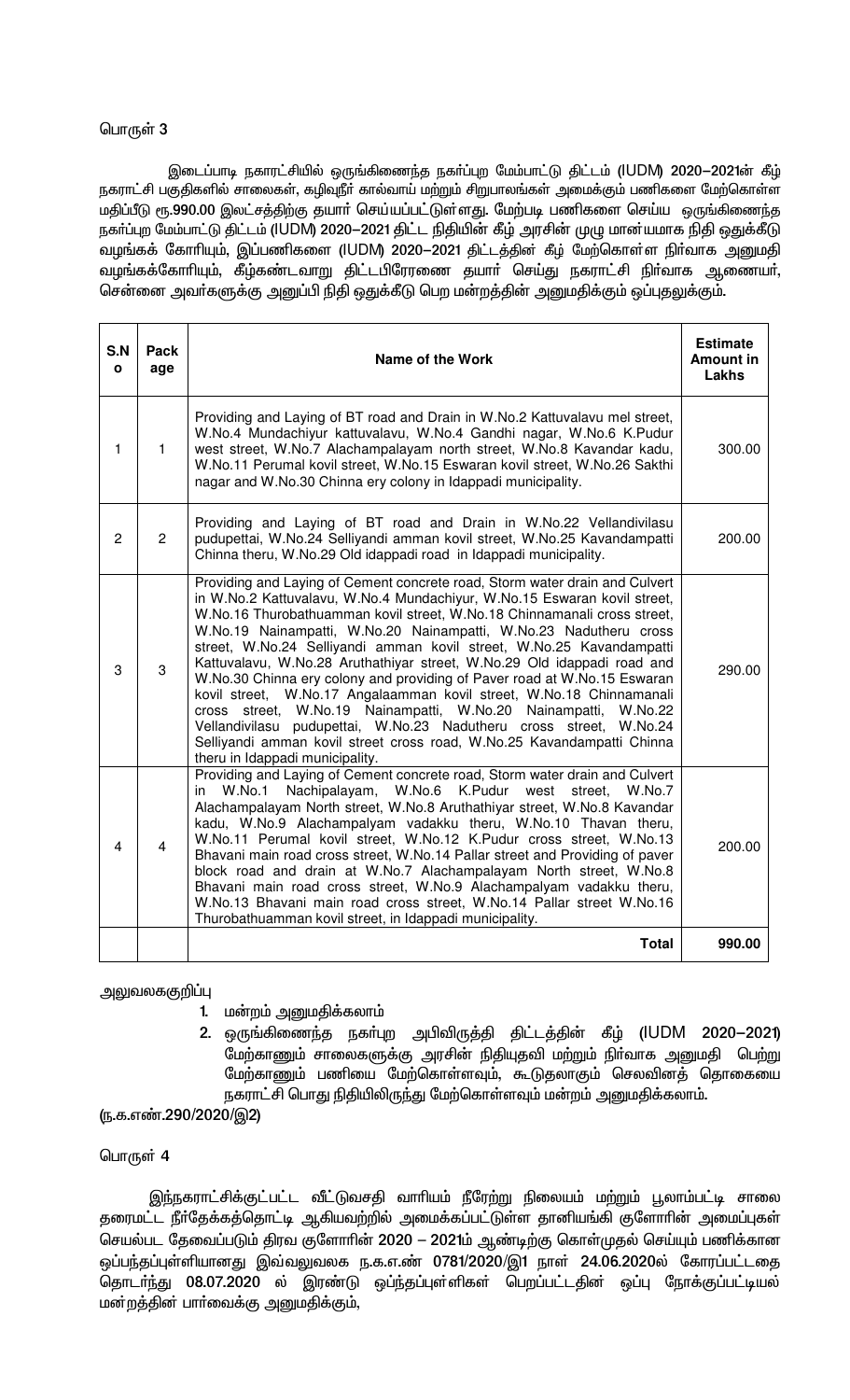| வ.எண்          | ஒப்பந்ததாரரின் பெயர் மற்றும் முகவரி                                                            | மதிப்பீட்டு<br>தொகை         | விலைப்புள்ளி நிர்ணயம் செய்த<br>(ஒரு லிட்டர் விலை) தொகை (ரூ)<br>GST வரிகள் தவிர்த்து |
|----------------|------------------------------------------------------------------------------------------------|-----------------------------|-------------------------------------------------------------------------------------|
|                | M/S ஸ்ரீராஜகணபதி இன்ஜினியரிங்<br>ஓர்க்ஸ், 47, 5வது தெரு, சரஸ்வதி நகர்<br>ஆவடி, சென்னை 600 054. | $\sqrt{61.9.90}$<br>இலட்சம் | $\epsilon$ гђ.14.00 /-                                                              |
| $\mathfrak{p}$ | M/S ஸ்ரீ சபரி இன்ஜினியரிங்<br>ஓர்க்ஸ்,17,ஏஜிடி நகர், சென்னை 600<br>054.                        | <b>е</b> ђ.9.90<br>இலட்சம்  | <sub>(</sub> դ.14.30 /-                                                             |

வரப்பெற்ற இரண்டு ஒப்பந்தப்புள்ளிகளில் வரிசை எண் . 1ல் காணும் ஸ்ரீராஜகணபதி இன்ஜினியாிங் ஓர்க்ஸ், சென்னை, என்பவரது ஒப்பந்தப்புள்ளி M/S ஸ்ரீசபாி, இன்ஜினியாிங் ஓர்க்ஸ், சென்னை என்பவரது ஒப்பந்தப்புள்ளியைவிட குறைவாக உள்ளதால் மேற்காணும் ஸ்ரீ ராஜகணபதி இன்ஜினியாிங் ஒா்க்ஸ், சென்னை என்பவருக்கு பணி உத்திரவு வழங்கி பணி மேற்கொள்ளவும் மேற்கண்ட பணிக்கான செலவினத்தை நகராட்சி குடிநீா் நிதியில் ஒதுக்கீடு செய்து மேற்கொள்ளவும் மன்றத்தின் அனுமதிக்கு வைக்கப்படுகிறது.

அலுவலககுறிப்பு

- 1) மன்றம் அனுமதிக்கலாம்.
- 2) மேற்கண்ட பணிக்கான செலவினத்தொகையை நகராட்சி குடிநீா் நிதியில் இருந்து மேற்கொள்ளவும் மன்றம் அனுமதிக்கலாம். (ந.க.எண் 0781/2020/இ1)

தனி அலுவலா் மற்றும் ஆணையாளா், இடைப்பாடி நகராட்சி.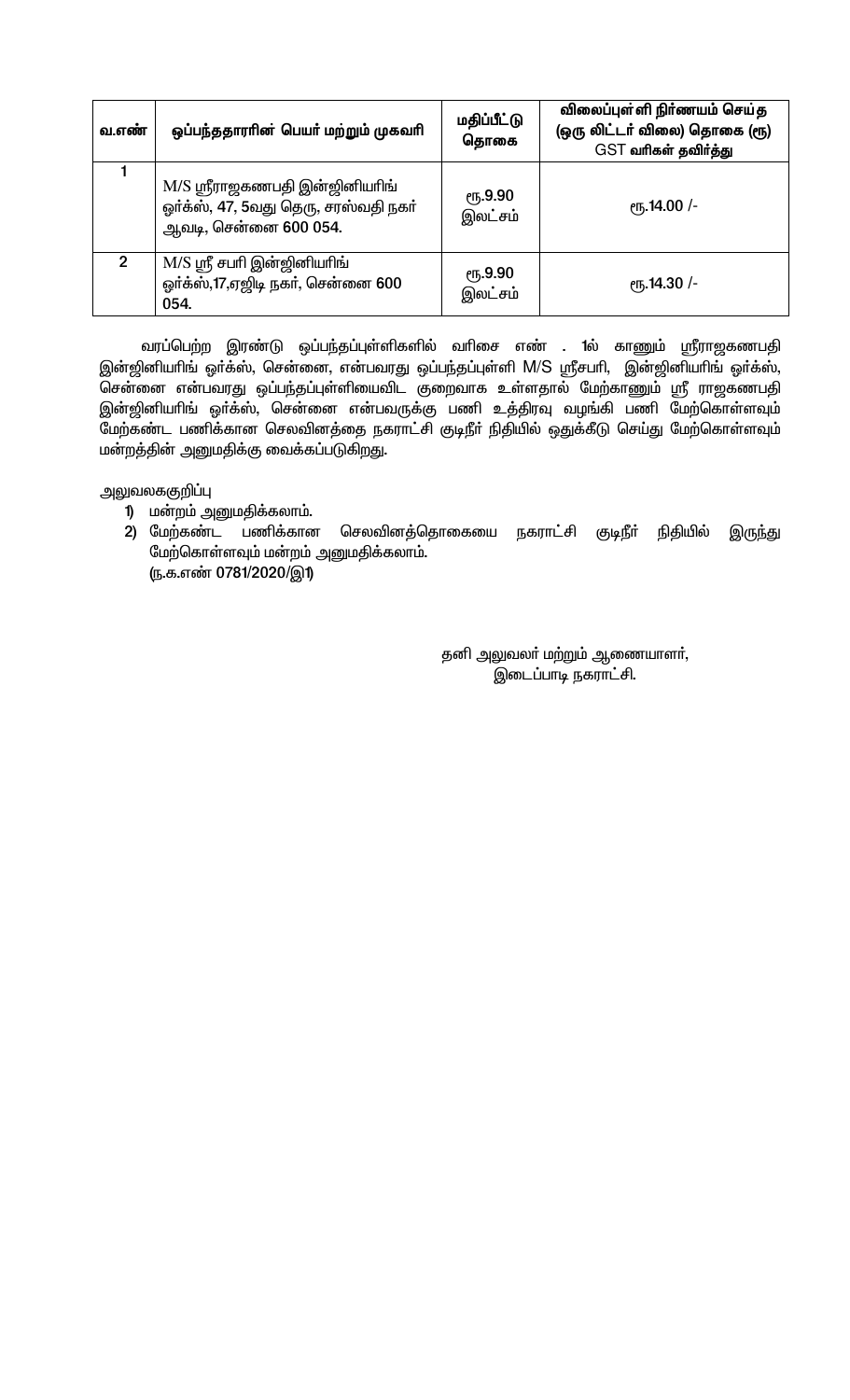# இடைப்பாடி நகராட்சி 14.07.2020ம் தேதிய நடைபெற்ற நகர்மன்ற சிறப்பு கூட்ட நடவடிக்கைகளின் விபரம்

பொருள் 1

சேலம் மாவட்டம் இடைப்பாடி நகராட்சிக்கு தமிழ்நாடு நகா்புற சாலைகள் அபிவிருத்தி திட்டத்தின் கீழ் (TURIP–2020–2021) கீழ் நகராட்சி நிர்வாக ஆணையாளர், சென்னை–5 அவர்களின் அலுவலக கடிதம் ந.க.எண்.17349/2019/இ3, நாள்.14.07.2020ன் கீழ் மதிப்பீடு தொகை ரூ.34.00 இலட்சத்தில் சாலைப்பணிகள் மேற்கொள்ள கீழ்கண்ட பணிக்கு ஒதுக்கீடு செய்யப்பட்டுள்ளது.

| வ.எண் | வேலையின் பெயர்                                                                                                                                 | சாலையின்<br>நீளம் (கீ.மீ) | சாலையின்<br>அகலம் (மீ) | மதிப்பீடு<br>(ரூ.இலட்சத்தில்) |
|-------|------------------------------------------------------------------------------------------------------------------------------------------------|---------------------------|------------------------|-------------------------------|
|       | வார்டு எண்.24 சத்தி நகர் (300<br>மீட்டர்) மற்றும் வார்டு எண்.30<br>சின்ன ஏரி ரோடு<br>காலனி<br>பகுதியில் (400 மீட்டர்)<br>தார்<br>சாலை அமைத்தல் | 0.700                     | 4.00                   | <b>е</b> ҧ.34.00              |
|       | மொத்தம்                                                                                                                                        |                           |                        | <b>е</b> љ.34.00              |

| நகராட்சியின் பெயர் | மதிப்பீட்டு தொகை<br>(ரூ.இலட்சத்தில்) | தமிழ்நாடு நகா்புற<br>சாலைகள் மேம்பாட்டு<br>திட்ட மான்ய நிதி<br>(ரூ.இலட்சத்தில்) | நகராட்சி பங்களிப்பு<br>(ரூ.இலட்சத்தில்) |
|--------------------|--------------------------------------|---------------------------------------------------------------------------------|-----------------------------------------|
| இடைப்பாடி          | <b>е</b> ҧ.34.00                     | $\epsilon$ <sup>16</sup> .25.50                                                 | <b>е</b> ђ.8.50                         |

இதில் தமிழ்நாடு நகா்புறசாலை உள்கட்டமைப்பு திட்டம் (TURIP) 2020-2021ன் கீழ் மான்யமாகவும் ரூ.25.50 இலட்சம் மற்றும் நகராட்சி பங்கு தொகை ரூ.8.50 இலட்சம் நிதி ஒதுக்கீடு செய்யப்பட்டுள்ளது. எனவே ரூ.8.50 இலட்சத்தை நகராட்சி பொது நிதியிலிருந்து மேற்கொள்ள மன்றத்தின் அனுமதி வைக்கப்படுகிறது.

**அலுவலககுறிப்பு –** மன்றம் அனுமதிக்கலாம். (ந.க.எண்.438/2020/இ2)

> தனிஅலுவலா் மற்றும் ஆணையாளா் இடைப்பாடி நகராட்சி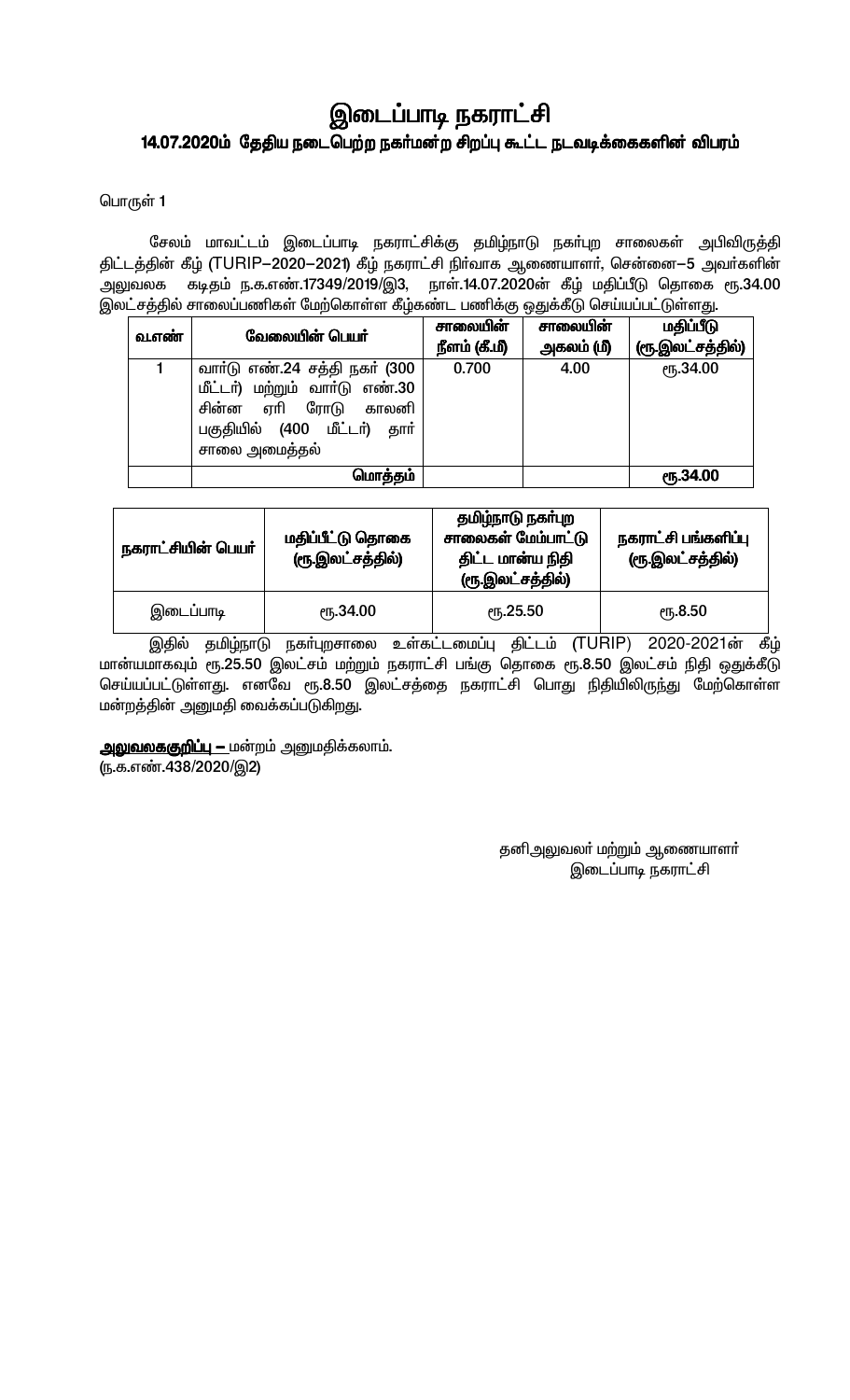# இடைப்பாடி நகராட்சி 29.07.2020ம் தேதிய நடைபெற்ற நகர்மன்ற சிறப்பு கூட்ட நடவடிக்கைகளின் விபரம்

#### பொருள் 1

இடைப்பாடி நகராட்சிக்குட்பட்ட வார்டு எண் 04,07,08 மற்றும் 24 ஆகிய வார்டு பகுதியில் முறையான பகிா்மான குழாய்கள் இல்லாத நிலை உள்ளதால் அப்பகுதி மக்களுக்கு முறையான குடிநீா் செல்லாத நிலை உள்ளது. எனவே அப்பகுதிக்கு புதியதாக சுலிஸ் வால்வு மற்றும் பகிா்மான குழாய்கள் அமைத்து குடிநீா் விநியோகம் செய்யும் பணிக்கு ஒப்பந்தப்புள்ளியானது இவ்வலுவலக ந.க.எ.ண் 0921/2020/இ1 நாள் 06.05.2020ல் கோரப்பட்டதை தொடர்ந்து 28.05.2020ல் இரண்டு ஒப்பந்தப் புள்ளிகளின் ஒப்பு நோக்குப்பட்டியல் மன்றத்தின் பாா்வைக்கு அனுமதிக்கும்,

| வ.எண் | ஒப்பந்ததாராின் பெயா் மற்றும் | மதிப்பீட்டு     | விலைப்புள்ளி நிர்ணயம் |
|-------|------------------------------|-----------------|-----------------------|
|       | முகவரி                       | தொகை            | செய்த தொகை (ரூ)       |
|       | திரு.பி . சுப்பிரமணி         |                 | 4.95% மதிப்பீட்டை     |
|       | ஒப்பந்ததாரா், இடைப்பாடி      | ரூ.9.90 இலட்சம் | விட அதிகம்            |
|       | திரு.எம்.கோபால்,             |                 | 6.41% மதிப்பீட்டை விட |
|       | ஒப்பந்ததாரா், இடைப்பாடி      |                 | அதிகம்                |

வரப்பெற்ற இரண்டு ஒப்ந்தப்புள்ளிகளில் வாிசை எண் : 2 ல் கண்ட திரு. எம்.கோபால், ஒப்பந்ததாரா் என்பவரது ஒப்பந்தப்புள்ளி திரு. பி.சுப்பிரமணி, ஒப்பந்ததாரா் என்பவரது ஒப்ந்தப்புள்ளியை விட கூடுதலாக உள்ளதால் மேற்காணும் பி.சுப்பிரமணி, ஒப்பந்ததாரா, இடைப்பாடி என்பவருக்கு பணி உத்திரவு வழங்கி பணி மேற்கொள்ள மன்ற அனுமதி கோர ஆணையாளா் அனுமதி வேண்டப்படுகிறது. மன்றப் பொருள் வரைவு ஒப்புதலுக்காக,

அலுவலககுறி**ப்**பு

1) மன்றம் அனுமதிக்கலாம்.

2) பொது மக்கள் நலன் கருதி மேற்காணும் பணியை மன்ற முன் அனுமதி பெற்று பணி உத்திரவு வழங்கி பணி மேற்கொள்ளவும், பணிக்கான செலவினைத் தொகையை நகராட்சி குடிநீா் நிதியில் இருந்து மேற்கொள்ளவும் மன்றம் அனுமதிக்கலாம்.

(ந.க.எண் 0921/2020/இ1)

#### பொருள் 2

இடைப்பாடி நகராட்சிக்கு சொந்தமான பூலாம்பட்டி தலைமை குடிநீா் நிலையத்தில் பழைய குடிநீா் திட்டத்தில் உள்ள சுத்திகரிக்கப்படாத நீரேற்று நிலையத்தில் உள்ள 150 HP Centrifugal Motor Pump unit-l மற்றும் 60Hp Vertical Turbin Pump Unit-I மின் மோட்டாரில் ஏற்பட்டுள்ள உள்ள பழுதுகளை நிவர்த்தி செய்யும் பணிக்கு தயாா் செய்யப்பட்ட மதிப்பீட்டு தொகை ரூ9.00 இலட்சத்திற்கு மன்றத்தின் அனுமதிக்கு .<br>வைக்கப்படுகிறது. மேலும் மேற்கண்ட பணிகளை பொது மக்கள் நலன் கருதி குடிநீா் நிதியில் நிதி ஒதுக்கீடு செய்து பணிகளை மேற்கொள்ளவும் மன்ற அனுமதிக்கு வைக்கப்படுகிறது. அலுவலககுறி**ப்**பு

1) மன்றம் அனுமதிக்கலாம்.

2) பொது மக்கள் அத்தியாவசிய நலன் கருதி மேற்கண்ட பணிகளை மன்ற முன் அனுமதி பெற்று மேற்கொள்ளவும் மன்றம் அனுமதிக்கலாம்.

(ந.க.எண் 0876/2020/இ1)

#### பொருள் 3

இந்நகராட்சிக்குட்பட்ட வாா்டு எண் 22, வெள்ளாண்டிவலசு தினசாி அஙகாடி அருகில் புதியதாக கட்டப்பட்ட ஆணையாளா் அவா்களுடைய குடியிருப்பிற்கு புதியதாக இன்வெட்டா் வைத்து .<br>இவ்வலுவலக ந.க.எ.ண் 1188/2020/இ1 நாள் 05.06.2020 ல் கோரப்பட்டதை தொடர்ந்து 15.06.2020 ல் <u>மூன்று</u> விலைப்புள்ளிகள் பெறப்பட்டதின் ஒப்பு நோக்குப்பட்டியல் மன்றத்தின் பாா்வைக்கு அனுமதிக்கும்,

|       | விலைப்புள்ளிதாராின் பெயா் மற்றும்               | விலைப்புள்ளி நிா்ணயம்    |
|-------|-------------------------------------------------|--------------------------|
| வ.எண் | முகவரி                                          | செய்த தொகை (ரூ)          |
|       | Tmt. கன்னிகா, பூலாம்பட்டி.                      | eҧ.25,970/-              |
| 2     | M/S எ.கே பவர் பாய்ண்ட், இடைப்பாடி.              | $\epsilon$ гђ.27,070/-   |
| 3     | M/S எ.கே.எம் இன்ஜினியரிங ஒர்க்ஸ்,<br>இடைப்பாடி. | <sub>0</sub> гг.28,190/- |

வரப்பெற்ற மூன்று விலைப்புள்ளிகளில் வரிசை எண் : 1 ல் கண்ட Tmt. **கன்னிகா**, பூலாம்பட்டி என்பவரது விலைப்புள்ளி மற்ற இரண்டு விலைப்புள்ளியை விட குறைவாக உள்ளதால் மேற்கண்ட நிறுவனத்திற்கு பணி உத்திரவு வழங்கி பணி மேற்கொள்ள மன்றம் அனுமதி அளிக்கலாம்.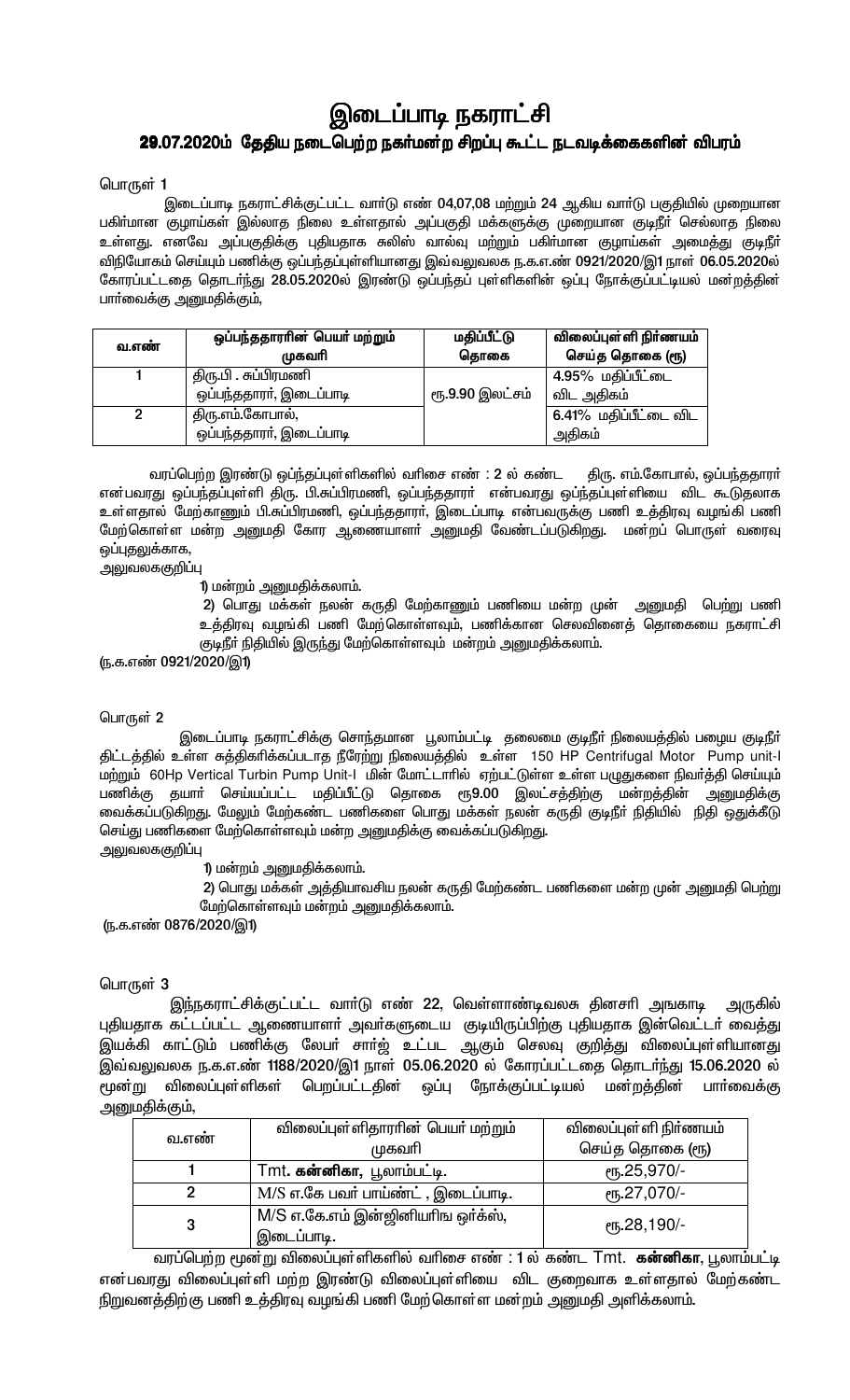அலுவலககுறிப்பு

1) மன்றம் அனுமதிக்கலாம்.

2)பொது மக்கள் நலன் கருதி மேற்காணும் பணியை மன்ற முன் அனுமதி பெற்று பணி உத்திரவு வழங்கி பணி மேற்கொள்ளவும், பணிக்கான செலவினைத் தொணைகயை நகராட்சி பொது நிதியில் இருந்து மேற்கொள்ளவும் மன்றம் அனுமதிக்கலாம்.

(ந.க.எண் 1188/2020/இ1)

#### பொருள் 4

இந்நகராட்சிக்கு சொந்தமான வெள்ளாண்டிவலசு, வார்டு எண் 22ல் ஆணையர் குடியிருப்பு அருகில் புதியதாக பொது நிதியில் இரண்டு எண்ணிக்கை கடைகள் கீழ்கண்ட விபரப்படி கட்டப்பட்டுள்ளது.

| வ.எண           | கடையின் விபரம்                                                         | கடைகளின் அளவு                                   | மாத வாடகை மதிப்பு         |
|----------------|------------------------------------------------------------------------|-------------------------------------------------|---------------------------|
|                |                                                                        |                                                 |                           |
|                | வெள்ளாண்டிவலசு<br>ஆணையா் குடியிருப்பு அருகில்<br>கட்டப்பட்ட கடை எண் –1 | $10\frac{1}{2}$ 1710 <sup>1</sup> - 105 ச.அடி   | $\rm e$ <sup>1200/-</sup> |
| $\overline{2}$ | வெள்ளாண்டிவலசு<br>ஆணையா் குடியிருப்பு அருகில்<br>கட்டப்பட்ட கடை எண் –2 | 10 $\frac{1}{2}$ X7 $\frac{1}{2}$ 1-79<br>ச.அடி | $\epsilon$ гђ1100/—       |

மேற்படி இரு கடைகளையும் ஏலம் மற்றும் ஒப்பந்தப்புள்ளி கோர மன்ற அனுமதி வேண்டப்படுகிறது. <u> அலுவலககுறிப்பு — அனுமதிக்கலாம்.</u>

(ந.க.எண் 1267/2020/பி4)

#### பொருள் 5

இடைப்பாடி நகராட்சிக்குட்பட்ட பகுதிகளில் அமைந்துள்ள பிரதான மற்றும் பகிா்மான குழாய்களில் அடிக்கடி பழுதுகள் ஏற்பட்டு விநியோகம் செய்ய இயலாத நிலை உள்ளதால் பிரதான மற்றும் பகிர்மான குழாய்களில் ஏற்படும் பழுதுகளை உபரி பொரு.ட்கள் கொண்டு சரி செய்யும் பணிக்கு ஆகும் மதிப்பீட்டு தொகை ரூ.5.00 இலட்சத்திற்கு தயாா் செய்யப்பட்டுள்ளது. மேலும் மேற்கண்ட பணிகளை குடிநீா் நிதியில் உடனே மேற்கொள்ளவும் மன்ற அனுமதி வேண்டப்படுகிறது.

#### அலுவலககுறிப்பு

- 1) மன்றம் அனுமதிக்கலாம்.
- 2) முன் அனுமதி பெற்று மேற்கண்ட பணிகளுக்கு ஒப்பந்தப்புள்ளி கோரவும், மேற்கண்ட பணிகளை குடிநீா் நிதியில் மேற்கொள்ளவும் மன்றம் அனுமதிக்கலாம்.

(ந.க.எண் 2844/2019/இ1)

#### பொருள் 6

இந்நகராட்சிக்கு சொந்தமான கடைகளின் குத்தகைதாரா்கள் தங்களால் குத்தகைக்கு எடுக்கப்பட்ட கடைகளுக்கு செலுத்தப்பட வேண்டிய குத்தகை தொகைகள் செலுத்தப்படாமல் இருந்ததை தொடா்ந்து இந்நகராட்சியின் வாயிலாக பல அறிவிப்பு வழங்கியும், பதிவு அஞ்சல் வாயிலாகவும் தொகைகளை செலுத்தக் கோரி அறிவிப்பு வழங்கப்பட்டும் மேற்படி கடை குத்தகைதாரா்கள் செலுத்தப்படாததை தொடா்ந்து ஒன்பது கடை குத்தகைதாரா்களுக்கும் நகராட்சி சட்ட ஆலோசகா் மூலம் நிதிமன்ற வழக்கு தொடர சம்மந்தப்பட்ட குத்தகைதாரா்களுக்கு நோட்டீஸ் அனுப்பியமைக்கு 1 நபருக்கு ரூ500/— வீதம் ஒன்பது நபா்களுக்கு ரூ4500/—யை வழங்கப்பட வேண்டியுள்ளது. மேற்படி தொகை ரு4500/— யை வழங்க மன்ற அனுமதி வேண்டப்படுகிறது.

அலுவலககுறிப்பு — அனுமதிக்கலாம். (ந.க.எண் 1354/2020/பி4)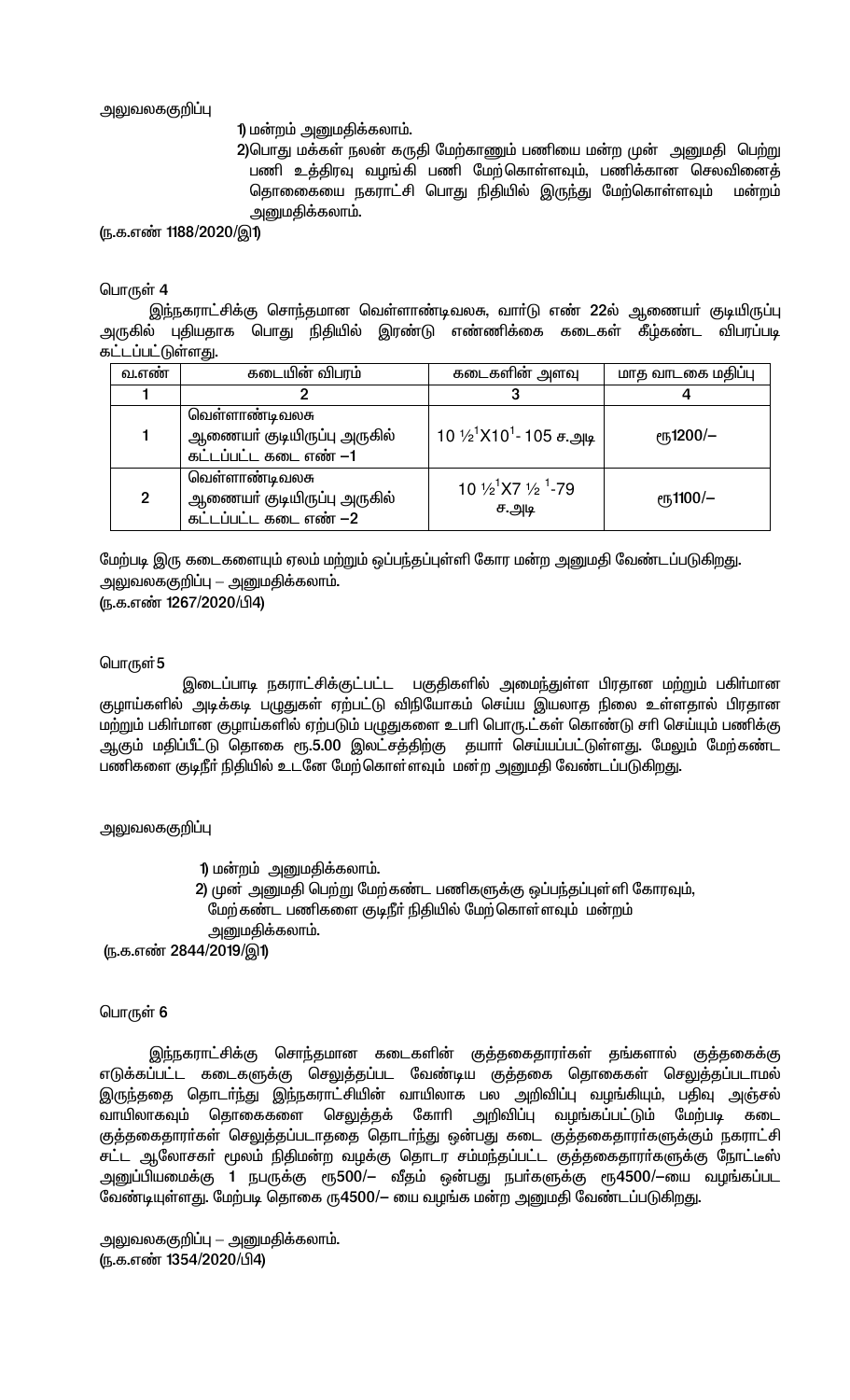# பொருள் 7

இந்நகராட்சிக்கு சொந்தமான வெள்ளாண்டிவலசு ஆணையா் குடியிருப்பு அருகில் புதியதாக கட்டப்பட்ட கடை எண் 1ல்க்கு ஏலம் மற்றும் ஒப்பந்தப்புள்ளி கோரப்பட்டதற்கு 20.07.2020ந் தேதி ஏலம் நிலையில் இரண்டு ஒப்பந்தப்புள்ளிகள் மட்டும் பெறப்பட்டதன் கோர எவரும் முன்வராத ஒப்புநோக்குப்பட்டியல் மன்றத்தின் பாா்வைக்கும் முடிவிற்கும் வைக்கப்படுகிறது.

| வ.எண்        | ஏலம் மற்றும் ஒப்பந்தப்புள்ளி | கடையின் விபரம்       | உச்ச       | உச்ச                              |
|--------------|------------------------------|----------------------|------------|-----------------------------------|
|              | கோரியவர்களின் பெயர்          |                      | ஏலக்கேள்வி | ஒப்பந்தப்புள்ளி                   |
|              | மற்றும் முகவரி               |                      |            |                                   |
|              | 2                            | 3                    | 4          | 5                                 |
|              | திரு.ப.முரளி,                | ஆணையா                |            |                                   |
|              | த/பெ.பழனிசாமி,               | குடியிருப்பு அருகில் |            |                                   |
|              | 50ஏ, காட்டுவளவு              | புதியதாக             |            | <sub>е</sub> п <sub>5</sub> 950/- |
|              | தெற்குதெரு, எடப்பாடி         | கட்டப்பட்ட கடை       |            |                                   |
|              |                              | எண்–1                |            |                                   |
|              | திருமதி.என்.பரணி,            | ஆணையா்               |            |                                   |
|              | த/பெ.நைனாமலை,                | குடியிருப்பு அருகில் |            |                                   |
| $\mathbf{2}$ | காமராஜா்நகா்,                | புதியதாக             |            | $\epsilon$ гђ1300/-               |
|              | வெள்ளாண்டிவலசு, எடப்பாடி     | கட்டப்பட்ட கடை       |            |                                   |
|              | 637105.                      | எண்–1                |            |                                   |

# அலுவலககுறிப்பு

பெறப்பட்ட இரண்டு ஒப்பந்தப்புள்ளிகளில் வ.எண் 2ல் உள்ள திருமதி.என்.பரணி க/பெ.நைனாமலை எடப்பாடி என்பவரின் ஒப்பந்தப்புள்ளி கேள்வி மற்ற ஒப்பந்தப்புள்ளி கேள்வியைவிட அதிகமாக உள்ளது. மேலும் இவ்ஒப்பந்தப்புள்ளி கேள்வியானது அரசாங்கம் நிா்ணயம் செய்த வாடகையைவிட அதிகமாக உள்ளது. எனவே இவ்உச்ச ஒப்பந்தப்புள்ளி கேள்வியை மன்றம் ஏற்கலாம். அவசர அவசியம் கருதி தனி அலுவலாின் முன் அனுமதி பெற்று பணி உத்திரவு வழங்கியதையும் மன்றம் அங்கீகரிக்கலாம்.

(ந.க.எண் 1267/2020/பி4)

#### பொருள் 8

இந்நகராட்சி ஈப்பு வாகனம் எண் .TN52D4129ன் உள்ள மின்கலம் (பேட்டரி மூன்று ஆண்டுகள் முடிவடைந்துவிட்டது) பழுது ஏற்பட்டதால் புதியதாக மின்கலம் புதியதாக மாற்றி தரகோாி திரு.கு.பெரியசாமி, ஈப்பு ஓட்டுநா் அவா்கள் கோரியுள்ளாா். பணியின் அவசர அவசியம் கருதி ஸ்ரீ முருகன் பேட்டரி ஓர்க்ஸ் & ஆட்டோ எலக்ட்ரிக்கல் ஓர்க்ஸ், இடைப்பாடி அவர்கள் மூலம் பணியை மேற்கொண்டமைக்கு செலவு தொகை ரூ5904/—யை என்னால் வழங்கப்பட்டது எனவும், மேற்காணும் தொகையை எனக்கு வழங்குமாறு கோரியுள்ளார்.

எனவே மேற்கண்ட பணியின் அவசரம் அவசியம் கருதி மேற்கொண்டமைக்கும், செலவு தொகை ரூ5904/— யை இந்நகராட்சி ஈப்பு ஓட்டுநா், திரு.கு.பொியசாமி அவா்களுக்கு வழங்க மன்றத்தின் அனுமதிக்கு வைக்கப்படுகிறது.

#### அலுவலககுறிப்பு

- 1) மன்றம் அனுமதிக்கலாம்.
- 2) மேற்கண்ட பணியின் அவசர அவசியம் கருதி தனி அலுவலாின் முன் அனுமதி பெற்று மேற்கொண்டமைக்கும் செலவு தொகை ரூ5904/— யை நகராட்சி பொது நிதியில் இருந்து இந்நகராட்சி ஈப்பு ஒட்டுநா் திரு.கு.பெரியசாமி, அவா்களுக்கு வழங்கியதை மன்றம் அனுமதிக்கலாம்.

(ந.க.எண் 1395/2020/இ2)

#### பொருள் 9

இடைப்பாடி நகராட்சி பள்ளா் தெருவில் வசிக்கும் திரு.ரங்கசாமி என்பவா் எடப்பாடி மாவட்ட உரிமையியல் நீதிமன்றத்தில் அசல் வழக்கு எண் 86/2019ல் இடைப்பாடி நகராட்சிக்கு எதிராக நீதிமன்றம் தீா்ப்பு வரப்பெற்றுள்ளது. இந்த தீா்ப்பின் அடிப்படையில் சங்ககிாி சாா்வு நீதி மன்றத்தில் மேல்முறையீடு மனு தாக்கல் செய்ய நகராட்சி அரசு வழக்கறிஞர் திரு.எஸ்.செந்தில்முருகன் அவர்களின் கடிதம் நாள் 22.07.2020–ல் தெரிவித்துள்ளார். மேற்படி வழக்கின் தீர்ப்பினை எதிர்த்து சங்ககிரி சார்வு நீதிமன்றத்தில் மேல்முறையீடு செய்யவும். அதற்கான நீதிமன்ற கட்டணம் ரூ5000/— மற்றும் வழக்கறிஞர் கட்டணம் ரூ4000/– மொத்தம் ரூ9000/– வழங்கவும் மன்ற அனுமதி வேண்டப்படுகிறது.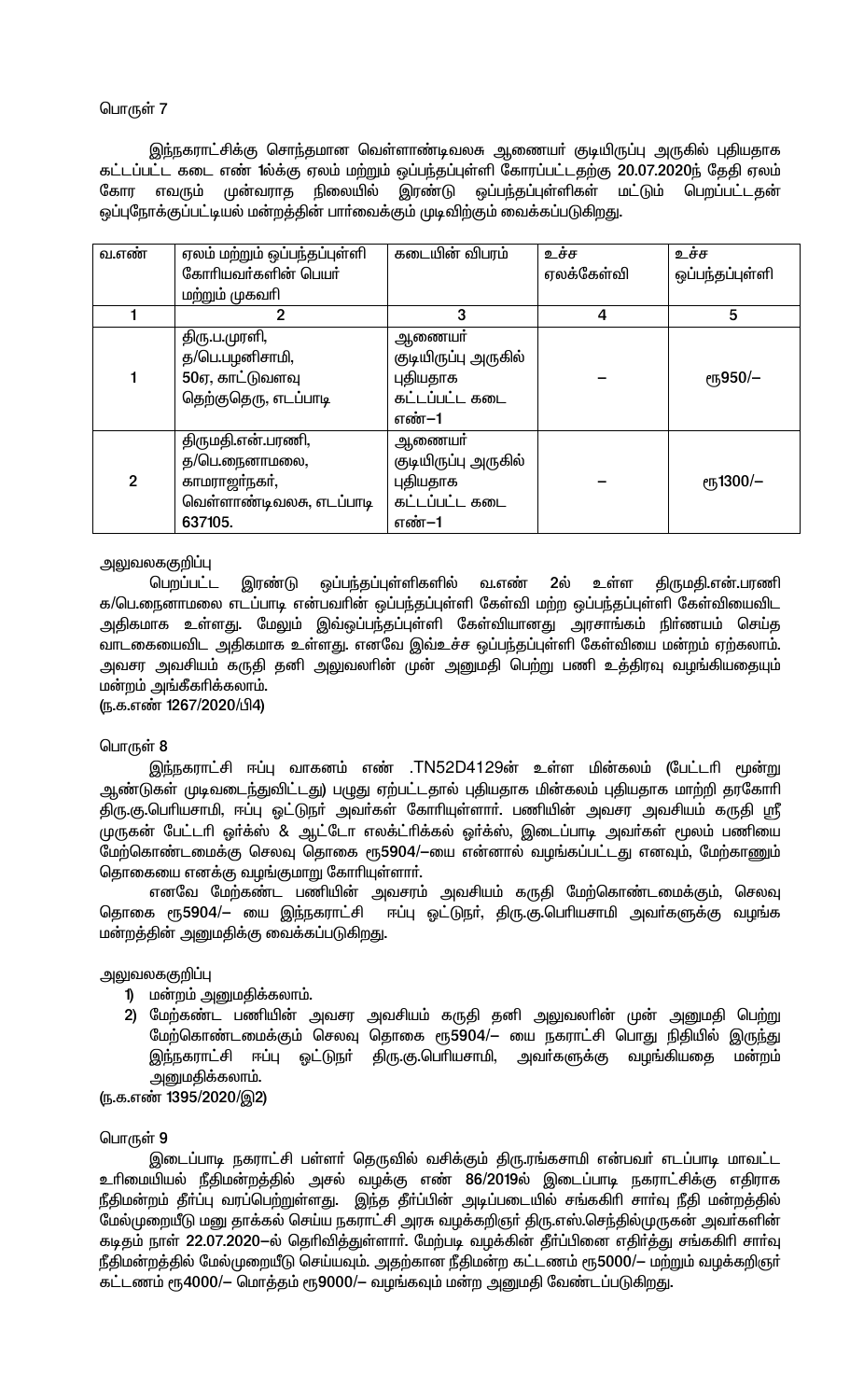அலுவலககுறிப்பு

- 1. மன்றம் அனுமதிக்கலாம.
- 2. மேற்படி தீா்ப்பினை மேல்முறையீடு செய்ய ஆகும் நீதிமன்ற கட்டணம் மற்றும் வழக்கறிஞா் கட்டணம் அவசர அவசியம் கருதி தனி அலுவலா் முன் அனுமதி பெற்று வழங்க மன்ற அனுமதிக்கலாம்.

#### பொருள் 10

இடைப்பாடி நகராட்சிக்கு சொந்தமான பூலாம்பட்டி தலைமை குடிநீா் நிலையத்தில் பழைய குடிநீா் திட்டத்தில் உள்ள சுத்திகாிக்கப்படாத நீரேற்று நிலையத்தில் உள்ள 150 HP Centrifugal Motor Pump unit-I **unomula 60Hp Vertical Turbin Pump Unit-I** பின் மோட்டாரில் ஏற்பட்டுள்ள உள்ள பழுதுகளை நிவா்த்தி செய்யும் பணிக்கு ஒப்பந்தப்புள்ளியானது இவ்வலுவலக ந.க.எ.ண் 0876/2020/இ1 நாள் 19.06.2020ல் கோரப்பட்டதை தொடர்ந்து 09.07.2020 ல் இரண்டு ஒப்பந்தப்புள்ளிகளின் ஒப்பு நோக்குப்பட்டியல் மன்றத்தின் பாா்வைக்கு அனுமதிக்கும்,

| வ.எண்          | ஒப்பந்ததாரரின் பெயர் மற்றும்<br>முகவரி | மதிப்பீட்டு<br>தொகை | விலைப்புள்ளி<br>நிர்ணயம் செய்த<br>தொகை (ரூ) |
|----------------|----------------------------------------|---------------------|---------------------------------------------|
|                | திரு.பி . சுப்பிரமணி                   |                     | 4.97% மதிப்பீட்டை                           |
|                | ஒப்பந்ததாரா், இடைப்பாடி                | <b>е</b> ђ.9.00     | விட அதிகம்                                  |
| $\overline{2}$ | திரு. ஆா். சத்தியநாதன்,                | இலட்சம்             | 5.91% மதிப்பீட்டை                           |
|                | ஒப்பந்ததாரா், இடைப்பாடி                |                     | விட அதிகம்                                  |

வரப்பெற்ற இரண்டு ஒப்பந்தப்புள்ளிகளில் வரிசை எண் : 2 ல் கண்ட திரு. ஆர். சத்தியநாதன், ஒப்பந்ததாரா் என்பவரது ஒப்ந்தப்புள்ளி திரு. பி. சுப்பிரமணி, ஒப்பந்ததாரா் என்பவரது ஒப்பந்தப்புள்ளியை விட கூடுதலாக உள்ளதால் மேற்காணும் பி. சுப்பிரமணி, ஒப்பந்ததாரா், இடைப்பாடி என்பவருக்கு பணி உத்திரவு வழங்கி பணி மேற்கொள்ள மன்ற அனுமதி கோர ஆணையாளா் அனுமதி வேண்டப்படுகிறது. மன்றப் பொருள் வரைவு ஒப்புதலுக்காக,

# அலுவலககுறிப்பு

# 1) மன்றம் அனுமதிக்கலாம்.

2) பொது மக்கள் நலன் கருதி மேற்காணும் பணியை மன்ற முன் அனுமதி பெற்று பணி உத்திரவு வழங்கி பணி மேற்கொள்ளவும், பணிக்கான செலவினைத் தொகையை நகராட்சி குடிநீா் நிதியில் இருந்து மேற்கொள்ளவும் மன்றம் அனுமதிக்கலாம்.

<u>ரு.க.எண் 0876/2020/இ1)</u>

#### பொருள் 11

இந்நகராட்சிக்குட்பட்ட வார்டு எண் 06, உத்தண்டிகாடு பகுதியில் உள்ள மினி பவர் பம்ப் மோட்டார் பழுதடைந்துள்ளதை புதிய உதிரிப் பொருட்களை கொண்டு சரி செய்து இயக்கி காட்டும் பணிக்கு லேபர் சார்ஜ் உட்பட ஆகும் செலவு குறித்து விலைப்புள்ளியானது இவ்வலுவலக ந.க.எ.ண் 1009/2020/இ1 நாள் 06.07.2020 ல் கோரப்பட்டதை தொடர்ந்து 20.07.2020 ல் மூன்று விலைப்புள்ளிகள் பெறப்பட்டதின் ஒப்பு நோக்குப்பட்டியல் மன்றத்தின் பார்வைக்கு அனுமதிக்கும்,

|       |                                                 | விலைப்புள்ளி நிா்ணயம்  |
|-------|-------------------------------------------------|------------------------|
| வ.எண் | விலைப்புள்ளிதாராின் பெயா் மற்றும் முகவாி        | செய்த தொகை (ரூ)        |
|       | Tmt. V. கன்னிகா, பூலாம்பட்டி.                   | $\epsilon$ пъ. 4,000/- |
|       | M/S எ.கே பவர் பாய்ண்ட், இடைப்பாடி.              | еть. 4,300/-           |
|       | M/S எ.கே.எம் இன்ஜினியரிங ஒர்க்ஸ்,<br>இடைப்பாடி. | $e$ гђ. 4,600/-        |

வரப்பெற்ற மூன்று விலைப்புள்ளிகளில் வரிசை எண் : 1 ல் கண்ட Tmt. V. **கன்னிகா**, பூலாம்பட்டி என்பவரது விலைப்புள்ளி மற்ற இரண்டு விலைப்புள்ளியை விட குறைவாக உள்ளதால் மேற்கண்ட .<br>நிறுவனத்திற்கு பணி உத்திரவு வழங்கி பணி மேற்கொள்ள மன்றம் அனுமதி அளிக்கலாம்.

அலுவலககுறிப்பு

- 1) மன்றம் அனுமதிக்கலாம்.
- 2) பொது மக்கள் நலன் கருதி மேற்காணும் பணியை மன்ற முன் அனுமதி பெற்று பணி உத்திரவு வழங்கி பணி மேற்கொள்ளவும், பணிக்கான செலவினைத் தொகையை நகராட்சி குடிநீா் நிதியில் இருந்து மேற்கொள்ளவும் மன்றம் அனுமதிக்கலாம்.

(ந.க.எண் 1009/2020/இ1)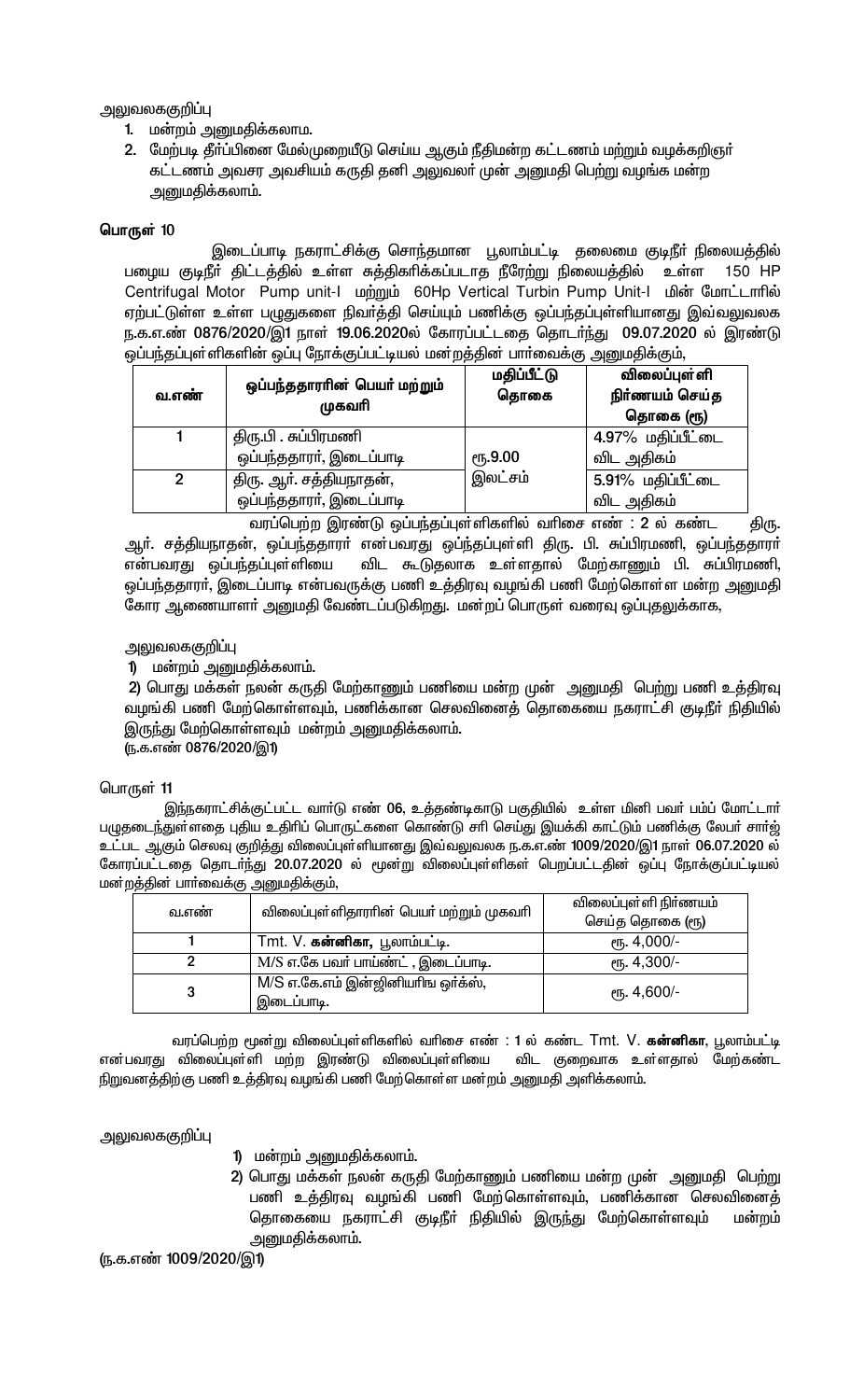# பொருள் 12

இந்நகராட்சிக்குட்பட்ட வாா்டு எண் 12, தாவாந்தெரு பகுதியில் உள்ள மினி பவா் பம்ப் மோட்டாா் பழுதடைந்துள்ளதை புதிய உதிாிப் பொருட்களை கொண்டு சாி செய்து இயக்கி காட்டும் பணிக்கு லேபா் சாா்ஜ் உட்பட ஆகும் செலவு குறித்து விலைப்புள்ளியானது இவ்வலுவலக ந.க.எ.ண் 1065/2020/இ1 நாள் 06.07.2020 ல் கோரப்பட்டதை தொடர்ந்து 20.07.2020 ல் மூன்று விலைப்புள்ளிகள் பெறப்பட்டதின் ஒப்பு நோக்குப்பட்டியல் மன்றத்தின் பார்வைக்கு அனுமதிக்கும்,

|       | விலைப்புள்ளிதாராின் பெயா் மற்றும்               | விலைப்புள்ளி நிா்ணயம்   |
|-------|-------------------------------------------------|-------------------------|
| வ.எண் | முகவரி                                          | செய்த தொகை (ரூ)         |
|       | Tmt. V. கன்னிகா, பூலாம்பட்டி.                   | <sub>e</sub> ҧ. 9,850/- |
|       | M/S எ.கே பவர் பாய்ண்ட் , இடைப்பாடி.             | $e$ гђ. 10,400/-        |
|       | M/S எ.கே.எம் இன்ஜினியரிங ஒர்க்ஸ்,<br>இடைப்பாடி. | еть. 11,050/-           |

வரப்பெற்ற மூன்று விலைப்புள்ளிகளில் வரிசை எண் : 1 ல் கண்ட Tmt. V. **கன்னிகா**, பூலாம்பட்டி என்பவரது விலைப்புள்ளி மற்ற இரண்டு விலைப்புள்ளியை விட குறைவாக உள்ளதால் மேற்கண்ட நிறுவனத்திற்கு பணி உத்திரவு வழங்கி பணி மேற்கொள்ள மன்றம் அனுமதி அளிக்கலாம். அலுவலககுறிப்பு

- 1) மன்றம் அனுமதிக்கலாம்.
- 2) பொது மக்கள் நலன் கருதி மேற்காணும் பணியை மன்ற முன் அனுமதி பெற்று பணி உத்திரவு வழங்கி பணி மேற்கொள்ளவும், பணிக்கான செலவினைத் தொணைகயை நகராட்சி குடிநீா் நிதியில் இருந்து மேற்கொள்ளவும் மன்றம் அனுமகிக்கலாம்.

(ந.க.எண் 1065/2020/இ1)

# பொருள் 13

இந்நகராட்சிக்குட்பட்ட வார்டு எண் 12, க.புதுார் மாரியம்மன் கோவில் அருகில் உள்ள மினி பவர் பம்ப் மோட்டார் பழுதடைந்துள்ளதை புதிய உதிரிப் பொருட்களை கொண்டு சரி செய்து இயக்கி காட்டும் பணிக்கு லேபா் சாா்ஜ் உட்பட ஆகும் செலவு குறித்து விலைப்புள்ளியானது இவ்வலுவலக ந.க.எ.ண் 1010/2020/இ1 நாள் 05.06.2020 ல் கோரப்பட்டதை தொடர்ந்து 15.06.2020 ல் மூன்று விலைப்புள்ளிகள் பெறப்பட்டதின் ஒப்பு நோக்குப்பட்டியல் மன்றத்தின் பார்வைக்கு அனுமதிக்கும்,

| வ.எண் | விலைப்புள்ளிதாராின் பெயா் மற்றும்                                             | விலைப்புள்ளி நிா்ணயம்        |
|-------|-------------------------------------------------------------------------------|------------------------------|
|       | முகவரி                                                                        | செய்த தொகை (ரூ)              |
|       | M/S க <b>ன்னிகா,</b> பூலாம்பட்டி.                                             | <sub>ሮ</sub> 5,300/-         |
|       | $\overline{\text{M}}$ / $\overline{\text{S}}$ எ.கே பவர் பாய்ண்ட் , இடைப்பாடி. | <sub>0</sub> წ. 5,700/-      |
| 3     | M/S எ.கே.எம் இன்ஜினியரிங ஒர்க்ஸ்,<br>இடைப்பாடி.                               | $e$ п <sub>5</sub> . 6,100/- |

வரப்பெற்ற மூன்று விலைப்புள்ளிகளில் வரிசை எண் : 1 ல் கண்ட M/S க**ன்னிகா**, பூலாம்பட்டி என்பவரது விலைப்புள்ளி மற்ற இரண்டு விலைப்புள்ளியை விட குறைவாக உள்ளதால் மேற்கண்ட நிறுவனத்திற்கு பணி உத்திரவு வழங்கி பணி மேற்கொள்ள மன்றம் அனுமதி அளிக்கலாம். அலுவலககுறிப்பு

- 1) மன்றம் அனுமதிக்கலாம்.
- 2) பொது மக்கள் நலன் கருதி மேற்காணும் பணியை மன்ற முன் அனுமதி பெற்று பணி உத்திரவு வழங்கி பணி மேற்கொள்ளவும், பணிக்கான செலவினைத் தொகையை நகராட்சி குடிநீா் நிதியில் இருந்து மேற்கொள்ளவும் மன்றம் அனுமதிக்கலாம்.

(ந.க.எண் 1010/2020/இ1)

# பொருள் 14

இந்நகராட்சிக்குட்பட்ட வாா்டு எண் 06, உத்தண்டிகாடு பகுதியில் உள்ள மினி பவா் பம்ப் மோட்டார் பழுதடைந்துள்ளதை புதிய உதிரிப் பொருட்களை கொண்டு சரி செய்து இயக்கி காட்டும் பணிக்கு லேபா் சாா்ஜ் உட்பட ஆகும் செலவு குறித்து விலைப்புள்ளியானது இவ்வலுவலக ந.க.எ.ண் 1066/2020/இ1 நாள் 05.06.2020 ல் கோரப்பட்டதை தொடர்ந்து 15.06.2020 ல் மூன்று விலைப்புள்ளிகள் பெறப்பட்டதின் ஒப்பு நோக்குப்பட்டியல் மன்றத்தின் பார்வைக்கு அனுமதிக்கும்,

|       | விலைப்புள்ளிதாராின் பெயா் மற்றும்               | விலைப்புள்ளி நிா்ணயம்        |  |
|-------|-------------------------------------------------|------------------------------|--|
| வ.எண் | முகவரி                                          | செய்த தொகை (ரூ)              |  |
|       | M/S க <b>ன்னிகா,</b> பூலாம்பட்டி.               | $e$ п <sub>5</sub> . 4,000/- |  |
|       | M/S எ.கே பவர் பாய்ண்ட் , இடைப்பாடி.             | $e$ гђ. 4,300/-              |  |
| 3     | M/S எ.கே.எம் இன்ஜினியரிங ஒர்க்ஸ்,<br>இடைப்பாடி. | $\epsilon$ п, 4,600/-        |  |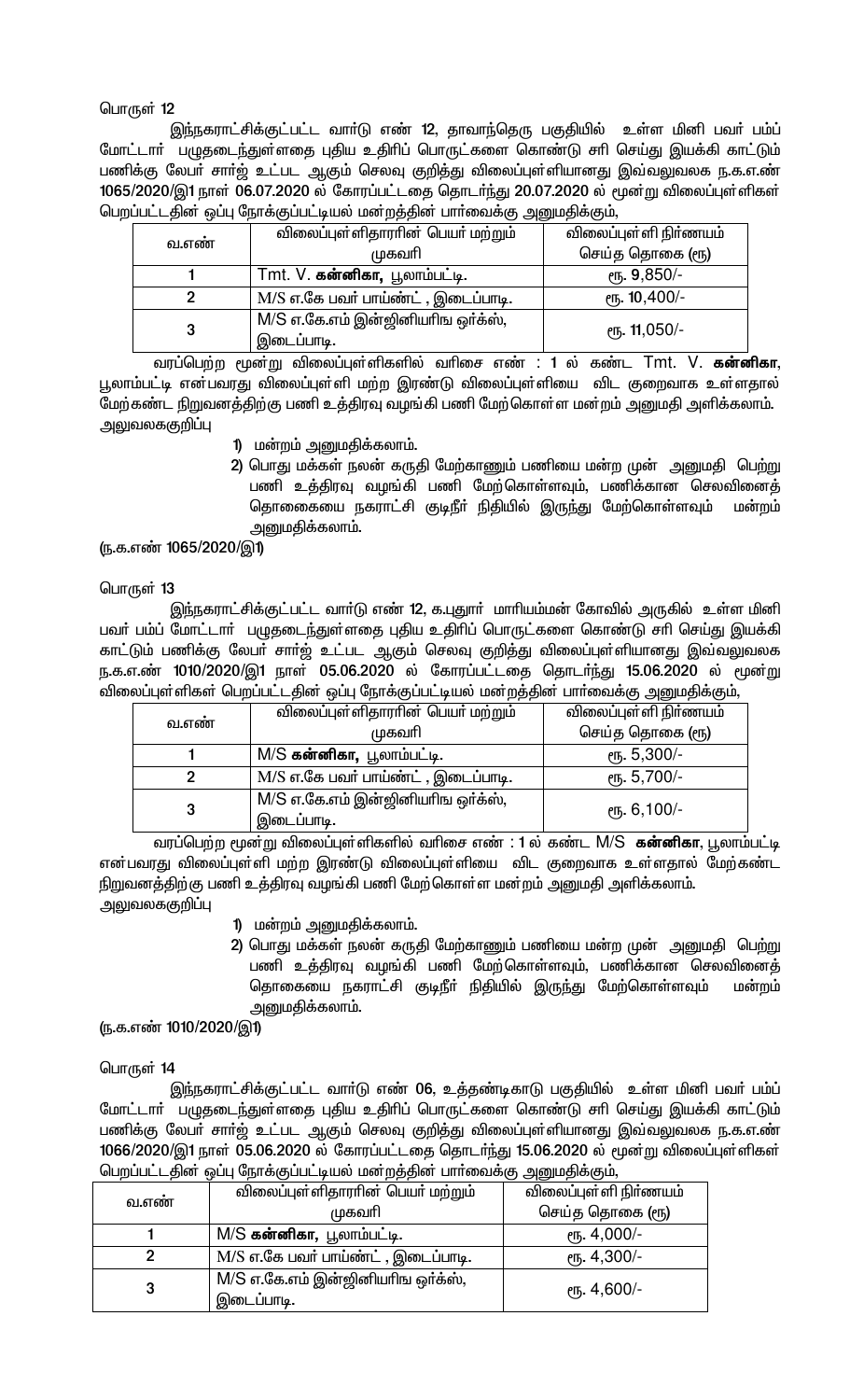வரப்பெற்ற மூன்று விலைப்புள்ளிகளில் வரிசை எண் : 1 ல் கண்ட M/S க**ன்னிகா**, பூலாம்பட்டி என்பவரது விலைப்புள்ளி மற்ற இரண்டு விலைப்புள்ளியை விட குறைவாக உள்ளதால் மேற்கண்ட நிறுவனத்திற்கு பணி உத்திரவு வழங்கி பணி மேற்கொள்ள மன்றம் அனுமதி அளிக்கலாம்.

அலுவலககுறிப்பு

- 1) மன்றம் அனுமதிக்கலாம்.
- 2) பொது மக்கள் நலன் கருதி மேற்காணும் பணியை மன்ற முன் அனுமதி பெற்று பணி உத்திரவு வழங்கி பணி மேற்கொள்ளவும், பணிக்கான செலவினைத் தொகையை நகராட்சி குடிநீா் நிதியில் இருந்து மேற்கொள்ளவும் மன்றம் அனுமதிக்கலாம்.

(ந.க.எண் 1066/2020/இ1)

#### பொருள் 15

சென்னை மாண்பமை உயா்நீதி மன்றத்தில் இந்நகராட்சிக்கு எதிராக தொடரப்பட்ட வழக்கு எண். W.P.No. 22219 / 2005 மற்றும் W.M.P.No. 24216 / 2005 வழக்கானது வழக்கின் வாதியான மனுதாரா் நீதிமன்றத்தில் ஆஜராகததால் இந்நகராட்சிக்கு சாதகமாக வழக்கு முடிந்ததற்கும் மேற்கூறிய வழக்குகளில் இந்நகராட்சி சாா்பாக ஆஜரானதற்கும், வழக்கை ஏற்றி நடத்தியதற்கும் நகராட்சி வழக்கறிஞா் திரு.பி.பி.சண்முகசுந்தரம், B.A., B.L, என்பவருக்கு நிலுவையாக இருந்த வழக்கு கட்டணம் ரூ5000/— வழங்கிட மன்ற அனுமதி வேண்டப்படுகிறது.

அலுவலககுறிப்பு — மன்றம் அனுமதிக்கலாம்.

(ந.க.எண் 5159/2004/அ1)

#### பொருள் 16

இடைப்பாடி நகராட்சி 2020–2021ம் ஆண்டு பொது நிதி கீழ்கண்ட பணியை மேற்கொள்ள 15.07.2020ம் தேதியில் ஒப்பந்தப்புள்ளிகள் கோரப்பட்டதில் வரப்பெற்ற இரண்டு ஒப்பந்தப்புள்ளிகளை கீழ்கண்ட விபரப்படி மன்றத்தின் பாா்வைக்கும் முடிவிற்கும் வைக்கப்படுகிறது.

|              | ഖ.<br>எண். | பணியின் பெயா்                                                                                                                                     | மதிப்பீட்டுத்<br>தொகை<br>(ரூபாய்<br>இலட்சத்தில்) | ஒப்பந்ததாரா்<br>பெயர்       | ஒப்பந்தப்புள்ளி<br>சதவீதம்                |
|--------------|------------|---------------------------------------------------------------------------------------------------------------------------------------------------|--------------------------------------------------|-----------------------------|-------------------------------------------|
| $\mathbf{1}$ |            | வார்டு எண்.3 கோட்டை<br>ஆவணியூா் மற்றும் வாா்டு<br>தாவந்தெரு<br>எண்.10<br>பகுதியில் உள்ள குறுக்கு<br>மழைநீர்<br>சாலைகளில்<br>வடிகால் வசதி செய்தல். | 9.90                                             | R. சத்தியநாதன்<br>இடைப்பாடி | மதிப்பீட்டை விட<br>4.97 சதவீதம்<br>அதிகம் |
|              |            |                                                                                                                                                   |                                                  | M.கோபால்,<br>இடைப்பாடி      | மதிப்பீட்டை விட<br>6.51 சதவீதம்<br>அதிகம் |

# அலுவலக குறிப்பு.

மேற்கண்டவாறு வரப்பெற்ற இரண்டு ஒப்பந்தப்புள்ளிகளில் மதிப்பீட்டை விட 4.97 சதவீதம் அதிகம் ஒப்பந்தப்புள்ளி கொடுத்துள்ள R.சத்தியநாதன், இடைப்பாடி. ஒப்பந்ததாராின் ஒப்பந்தப்புள்ளியை மன்றம் ஏற்கலாம். (ந.க.எண்.1125/2020/இ2)

பொருள் 17

இடைப்பாடி நகராட்சிக்குட்பட்ட வாா்டு எண் 03 ஆவணியூா் வடக்கு தெரு விநாயகா் கோவில் அருகில் உள்ள ஆழ்துளை கிணறு, ஆவணியூர் பிச்சைமுத்து வீட்டு அருகில் உள்ள ஆவணியூா் கோட்டையில் உள்ள ஆழ்துளை கிணறுகளில் உள்ள <u>ஆழ்து</u>ளை கிணறு மற்றும் அகற்றி விட்டு மினி பவர்பம்ப் அமைக்கும் பணிக்கு ஒப்பந்தப்புள்ளியானது கைபம்புகளை இவ்வலுவலக ந.க.எ.ண் 1125/2020/இ1 நாள் 19.06.2020ல் கோரப்பட்டதை தொடர்ந்து 08.07.2020 ல் இரண்டு ஒப்ந்தப்புள்ளிகளின் ஒப்பு நோக்குப்பட்டியல் மன்றத்தின் பார்வைக்கு அனுமதிக்கும்,